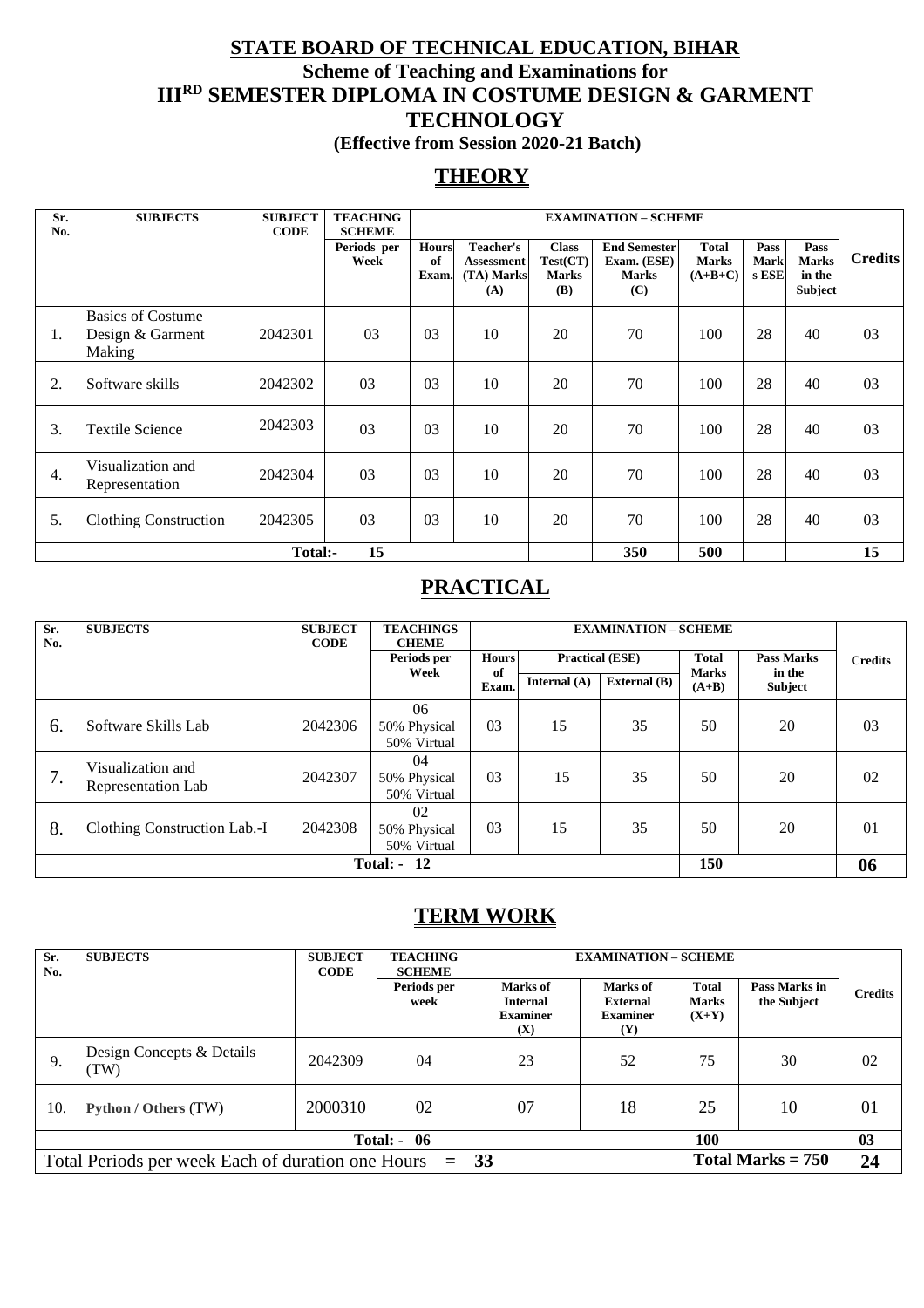## **BASICS OF COSTUME DESIGN & GARMENT MAKING**

| <b>Subject Code</b> |    | Theory                  |     | No of Period in one session: 42 | C <b>redits</b> |    |
|---------------------|----|-------------------------|-----|---------------------------------|-----------------|----|
| 2042301             |    | No. of Periods Per Week |     | <b>Full Marks</b>               | 100             |    |
|                     |    |                         | P/S | <b>ESE</b>                      | 70              |    |
|                     | 03 |                         |     |                                 | 10              | 03 |
|                     |    |                         |     | CТ                              | 20              |    |

**Rationale:** This course is designed to acquaint the students with the basic understanding of the principles of costume design and the psychology of clothing. It will develop skills in students related to design development which emerges through a process of character analysis, based on the script and directorial concept.

**Objectives: S**tudents will be able to:

- 1. Understand different concepts of costume, fashion & design.
- 2. Understand elements of arts, principles of fashion design & different divisions in clothing industry.
- 3. Know about fashion & clothing industry.
- 4. Exposed to different concepts & terminologies used in fashion & clothing industry.

#### **CONTENTS: THEORY**

|           | Name of the Topic                                                                           | <b>Hrs</b> | <b>Marks</b> |
|-----------|---------------------------------------------------------------------------------------------|------------|--------------|
|           | <b>Introduction to Costume Design and Garment Making</b>                                    | 12         | 20           |
| Unit-1    | 1.1 Basic concepts of Costume Design and Garment Making.                                    |            |              |
|           | 1.2 Brief history of Indian garments from ancient to modern times: Harrappa and             |            |              |
|           | Mohenjodaro, Vedic Age, The Persian influence, The Greek influence, The Purdah system,      |            |              |
|           | Origin of the Royal Attire. Salwar – Kameez – The decades- old Indian Attire Garment.       |            |              |
|           | 1.3 Brief information regarding: Ancient Egyptian dress, Ancient Greek dress, Ancient Roman |            |              |
|           | dress, Dress in the French Revolution, The art of traditional Chinese dress.                |            |              |
|           | 1.4 Importance of Costume Design in our life.                                               |            |              |
|           | 1.5 Design Process: Analysis, Design collaboration, Costume research, Preliminary sketching |            |              |
|           | and colour layout, Final sketches.                                                          |            |              |
|           | 1.6 Production process: Pattern Drafting or Draping.                                        |            |              |
|           | 1.7 Costume Designer.                                                                       |            |              |
|           | 1.8 Difference between costume design and fashion design.                                   |            |              |
| Unit $-2$ | <b>Elements &amp; Principles</b>                                                            | 06         | 10           |
|           | 2.1 Elements of arts: Line, form, shape, value, colour, texture.                            |            |              |
|           | * Colour schemes. Colour co-ordination                                                      |            |              |
|           | 2.2 Principles of design: Balance, emphasis, harmony, proportions & repetition              |            |              |
|           | 2.3 Elements of costume & fashion design.                                                   |            |              |
|           | 2.3.1 Structural designs- darts, tucks, pleats.                                             |            |              |
|           | 2.3.2 Decorative designs- prints, trims, embellishments.                                    |            |              |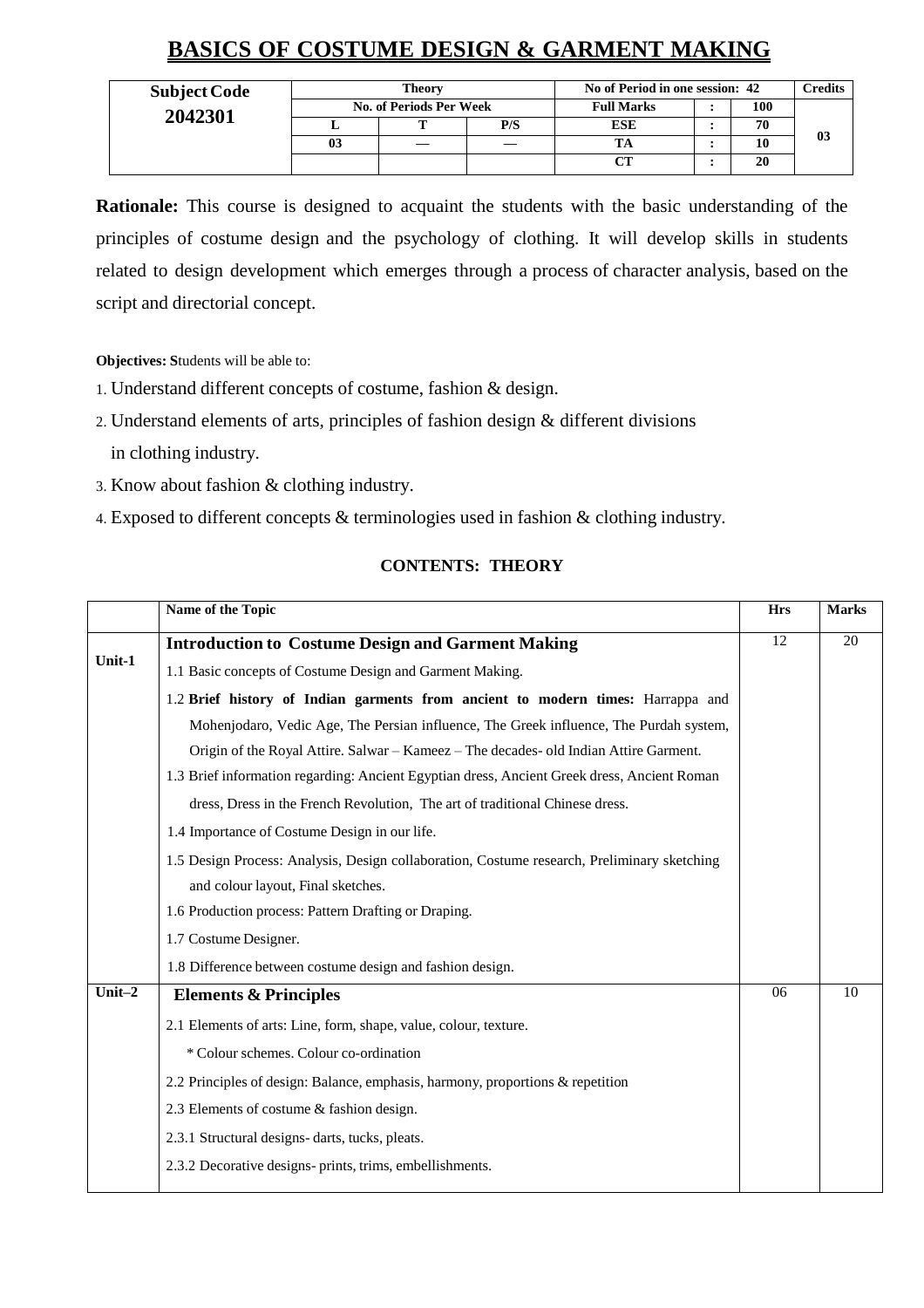| Unit-3 | <b>Fashion &amp; Clothing Terminologies</b>                                                         | 06 | 10 |
|--------|-----------------------------------------------------------------------------------------------------|----|----|
|        | 5.1 Clothing concept: Definition & principles, Objectives of clothing technology.                   |    |    |
|        | 5.2 Clothing terminologies- baggies, bell- bottom, blazer, blouse, bow, ties, circle skirt, drapes, |    |    |
|        | innerwear, jeans, lingerie's, polo shirt, seamless garment, wrap around skirt.                      |    |    |
|        | 5.3 Fashion terminologies- fashion cycle, contemporary, conservative & continental costumes,        |    |    |
|        | surfer look, masculine, mod looks, formal wear, casual wear, classic, ethic, city wears,            |    |    |
|        | boutique, haute-o-couture, prêt-a-porter, mass production.                                          |    |    |
| Unit-4 | <b>Product categorization</b>                                                                       | 09 | 15 |
|        | 4.1 Textiles                                                                                        |    |    |
|        | 4.2 Accessories/lifestyle products, Leather goods and footwear                                      |    |    |
|        | 4.3 Apparel - Menswear/Womenswear/Kidswear                                                          |    |    |
|        | 4.4 Trims and Accessories for the Fashion Industry                                                  |    |    |
|        | 4.5 Various categories of menswear, womenswear and childrenswear                                    |    |    |
|        | 4.5.1 Menswear – shirt, trousers, formal jackets suit and sporty suit                               |    |    |
|        | 4.5.2 Womenswear – dresses, blouses, skirts, trousers, kameezes, saris and blouses                  |    |    |
|        | 4.5.3 Kids wear – categories of children for $0 - 15$ years and various garments like frocks,       |    |    |
|        | skirts, blouses, trousers, dungarees, jackets etc.                                                  |    |    |
|        | 4.5.4 Sizing Systems                                                                                |    |    |
|        | 4.5.5 Standard Measurements                                                                         |    |    |
|        | 4.5.6 Standard Sizing                                                                               |    |    |
|        | 4.6. Age group relationship to design.                                                              |    |    |
|        | <b>Total</b>                                                                                        | 33 | 70 |

#### **List of Recommended Books**

| <b>S. No.</b>               | <b>Title of Books</b>                         | Author                         | <b>Publication</b>                    |
|-----------------------------|-----------------------------------------------|--------------------------------|---------------------------------------|
|                             | <b>Traditional Indian Costume and Textile</b> | Dr. Parul Bhatnagar            | Abhishek publication, Chandigarh      |
| $\mathcal{D}_{\mathcal{L}}$ | <b>Indian Textiles</b>                        | John Gillow & Nicholas Barnard |                                       |
| $\mathcal{F}$               | Textile and embroidery of India               | John Irvin                     | Marry Publications, Bombay.           |
| 4                           | Elements of fashion and design                | Lehnert Gertrud                | West Duxbury Manchesters. 1995        |
| 5                           | Inside the fashion business                   | Kitty G. Dickerson             | Person Education Pvt. Ltd. Singapore. |
|                             |                                               |                                | 2004                                  |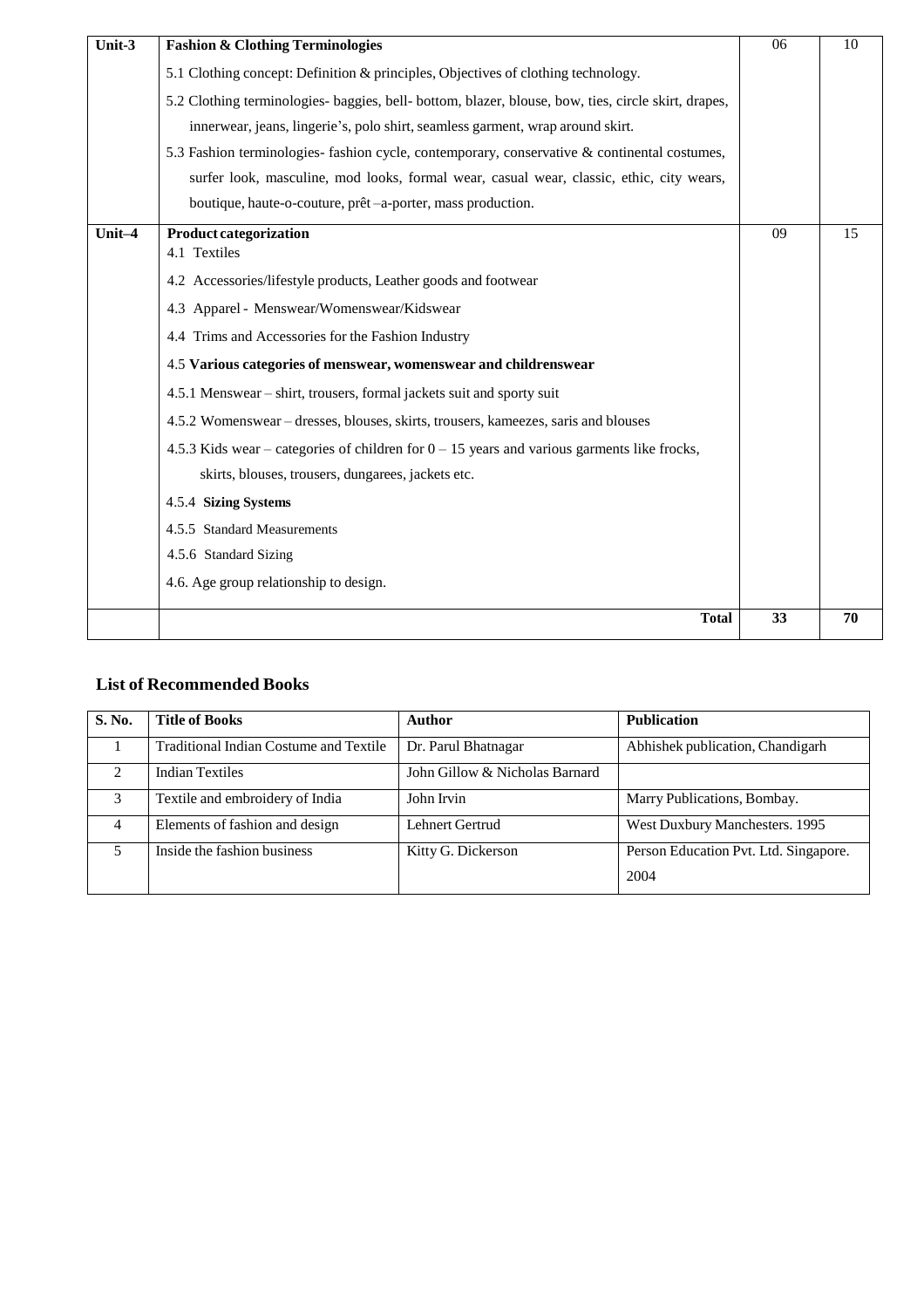## **SOFTWARE SKILLS**

| <b>Subject Code</b> |                                | Theory |     | No of Period in one session: 50 |  |     | C <b>redits</b> |
|---------------------|--------------------------------|--------|-----|---------------------------------|--|-----|-----------------|
| 2042302             | <b>No. of Periods Per Week</b> |        |     | <b>Full Marks</b>               |  | 100 |                 |
|                     |                                |        | P/S | <b>ESE</b>                      |  | 70  |                 |
|                     | 03                             |        |     |                                 |  | 10  | 03              |
|                     |                                |        |     | $\alpha$ tt                     |  | 20  |                 |

**Rationale:** Computers play a vital role in present day life, more so, in the professional life of any student. In order to enable the students to use the computers effectively in Design software's, this course offers the modern-day skills along with graphics application in design.

**Objective**: The objectives of this course are to make the students enable to:

- Effectively learn how to use Photoshop, Corel Draw and Illustrator for editing skills
- Use the various toolboxes and colour changing techniques.
- Photo editing skills

#### **CONTENTS : THEORY**

|           | <b>Name of the Topic</b>                                                                                                                                                                      | <b>Hrs</b> | <b>Marks</b> |
|-----------|-----------------------------------------------------------------------------------------------------------------------------------------------------------------------------------------------|------------|--------------|
| Unit -1   | Photo shop: Layers blending modes, transform tools masking image adjustment Layers                                                                                                            | 11         |              |
|           | styles clone Stand filters changing canvas size, use rulers and guides inverse selection                                                                                                      |            |              |
|           | feather creating a new layer.                                                                                                                                                                 |            |              |
| Unit $-2$ | <b>Corel draw</b>                                                                                                                                                                             | 11         |              |
|           | Works Space and fonts, using the tool box, using the color, Drawing and Editing<br>objects using a template, Vector effects <b>RGB CMYK colors,</b> adding 3-D Effects to<br>text and objects |            |              |
| Unit $-3$ | <b>Adobe Illustrator</b>                                                                                                                                                                      | 11         |              |
|           | Pen tool, master clipping masks, path finder panel shape builder tool shape mode<br>appearance panel how to use brushes layers, swatch library, pattern options, textures                     |            |              |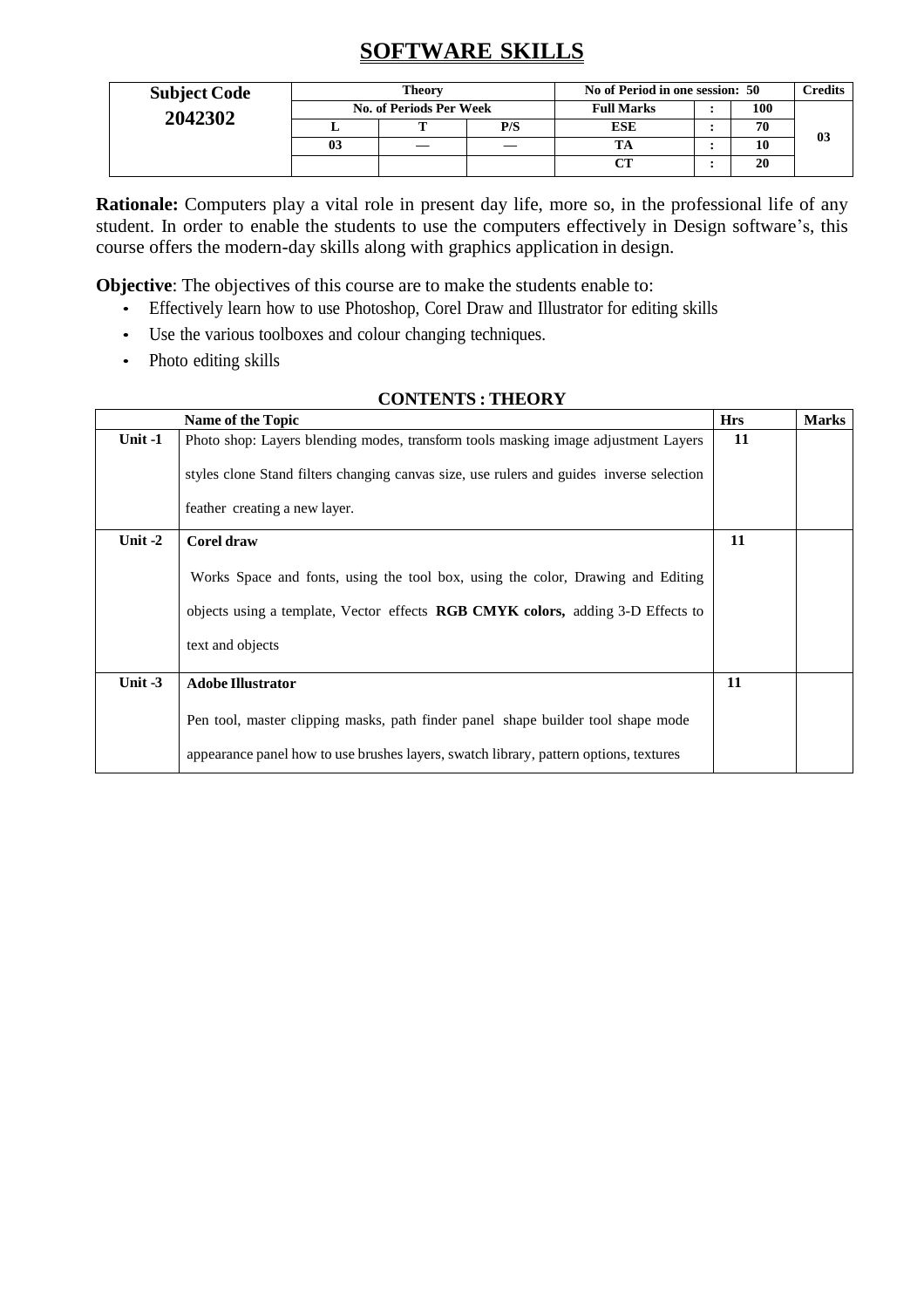### **TEXTILE SCIENCE**

| <b>Subject Code</b> | <b>Theory</b>  |                         |     | No of Period in one session: 42 |  |     | Credits |
|---------------------|----------------|-------------------------|-----|---------------------------------|--|-----|---------|
| 2042303             |                | No. of Periods Per Week |     | <b>Full Marks</b>               |  | 100 |         |
|                     |                |                         | P/S | ESE                             |  | 70  |         |
|                     | 0 <sup>3</sup> |                         |     |                                 |  | 10  | 03      |
|                     |                |                         |     | CТ                              |  | 20  |         |

**RATIONALE:** Rapid changes and progress in textile industry has led to the advancement in the fabrics selected for manufacturing garments. Manufacturing of fiber and textiles for apparel, household and industrial use has great business opportunity. This course on Textile Science provides in-depth knowledge on different fibres available in the market, its mechanical production or engineering of fibres, the chemistry and physics involved in producing and testing fibres, principles of dyeing, printing and its operations, materials, equipment and process. This course will provide sound foundation for students undertaking course in costume designing and garment making.

### **Objectives: S**tudents will be able to:

- 1. Select suitable textile fibres for a given application on the basis of physical and chemical properties.
- 2. Explain the characteristics of different types of fabrics based on type of yarn, weaves and other fabric construction processes.
- 3. Select appropriate dyes and printing method for given textile fibre and fabric respectively.

|           | Name of the Topic                                                                                  | <b>Hrs</b> | <b>Marks</b> |
|-----------|----------------------------------------------------------------------------------------------------|------------|--------------|
| Unit-1    | <b>Introduction</b>                                                                                | 02         | 05           |
|           | 1.1 Terms and definition: Textile, Textile Science, Fibres, filaments, yarns (spun yarns, filament |            |              |
|           | yarns), sewing threads, Fabrics (woven, knitted, non-woven, etc.), Garment.                        |            |              |
|           | 1.2 Importance of textile science in our life.                                                     |            |              |
| Unit $-2$ | <b>Textile fibres</b><br>2.1 Introduction and classification of textile fibres.                    | 10         | 15           |
|           | 2.2 General fiber properties                                                                       |            |              |
|           | 2.3 Brief introduction about manufacturing processes, physical $\&$ chemical properties, their     |            |              |
|           | suitability in garment of following textile fibres: Cotton, Silk, Wool, Polyester, Viscose         |            |              |
|           | rayon, Acrylic, Nylon.                                                                             |            |              |
|           | 2.4 Identification of important textile fibres (Feeling and burning test).                         |            |              |
| Unit $-3$ | Yarns<br>3.1 Brief outline of the process involved in the conversion of fibres into yarn.          | 06         | 10           |
|           | 3.2 Different types of yarn, their properties and suitability for garment.                         |            |              |
|           | 3.3 Yarn twist.                                                                                    |            |              |
|           | 3.4 Yarn count (definition, unit of yarn count, system of yarn count).                             |            |              |

#### **CONTENTS:THEORY**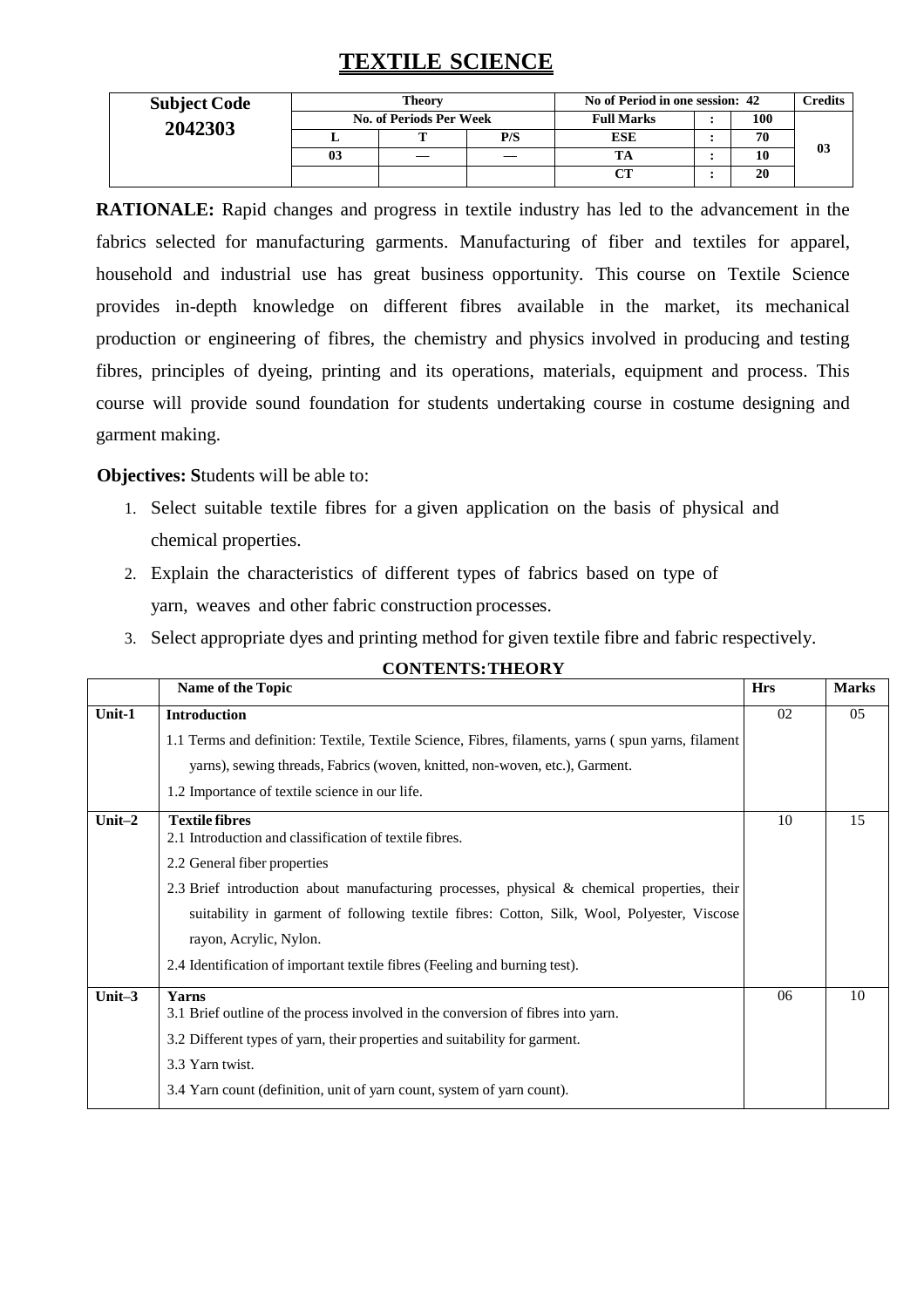| Unit-4    | Conversion of yarn into fabric<br>4.1 Definition, objectives and principles of various methods of fabric formation – weaving,        | 12 | 20 |
|-----------|--------------------------------------------------------------------------------------------------------------------------------------|----|----|
|           | knitting, non-woven. End use of fabrics produced by these methods.                                                                   |    |    |
|           | 4.2 Woven Fabric                                                                                                                     |    |    |
|           | 4.2.1 Basic loom, loom mechanisms and function of its various parts, warp $\&$ weft yarns.                                           |    |    |
|           | 4.2.2 Woven design fundamentals: Introduction, classification of woven structures, methods of                                        |    |    |
|           | weave representation, weave repeat, basic elements of woven design, types of draft plan and                                          |    |    |
|           | denting plans. Basic weaves and its modification (Plain weave, Twill weave, Satin and                                                |    |    |
|           | weaves). Brief idea about decorative weaves. Draft and peg-plan of weave.                                                            |    |    |
| Unit $-5$ | <b>Chemical Processing of Textile</b><br>6.1 Introduction to various wet-processing treatments such as singeing, desizing, scouring, | 12 | 20 |
|           | bleaching, mercerization.                                                                                                            |    |    |
|           | 6.2 Dyeing: Dyes & its classification, Principles & Properties of dyes, Application of natural                                       |    |    |
|           | and Synthetic dyes on different fibres and their blends. Different dyeing techniques.                                                |    |    |
|           | Introduction to dyeing machinery. Defects in dyeing and their remedies.                                                              |    |    |
|           | 6.3 Textile Printing: Introduction, Difference between dyeing and printing. Methods of                                               |    |    |
|           | Printing such as Block Printing, Stencil Printing, Screen Printing, and Roller printing. Styles                                      |    |    |
|           | of Printing: Direct style of Printing, Resist style of Printing, Tie & dye, Batik Printing,                                          |    |    |
|           | Discharge style of Printing.                                                                                                         |    |    |
|           | 6.4 Finishing of fabrics: Principle of finishing of natural, man-made fibres and blended fabrics.                                    |    |    |
|           | Wash-n-wear, crease-resistant anti-shrink, water-repellent, rot and mildew proofing, flame-                                          |    |    |
|           | proofing finishes, etc.                                                                                                              |    |    |
|           | <b>Total</b>                                                                                                                         | 42 | 70 |

### List of Recommended Books:-

| <b>S. No.</b> | <b>Title of Books</b>                    | Author             | <b>Publication</b>              |
|---------------|------------------------------------------|--------------------|---------------------------------|
| 1             | Textile science                          | Marjery Joseph.    | Holt rinechart and wiston 1992  |
| 2             | Introductory textile science             | Marjory L. Joseph  |                                 |
| 3             | Textiles Fiber to Fabric                 | Bernard P. Corbman | McGraw-Hill Book Co.–Singapore- |
|               |                                          |                    | <b>International Edition</b>    |
| 4             | Fundamentals of textiles and their care. | Sushila Dantyagi.  | Orient blackswan pvt. ltd. 2012 |
| 5             | Modern textile                           | Do rothy S. Lyle.  | Mcmillan publishing.co. 1982    |
| 7             | Dyeing and Synthetic fabrics             | R.S Paryag.        |                                 |
| 8             | Technology of Dyeing                     | V.A Shenai         | Sevak Publishers, Mumbai.       |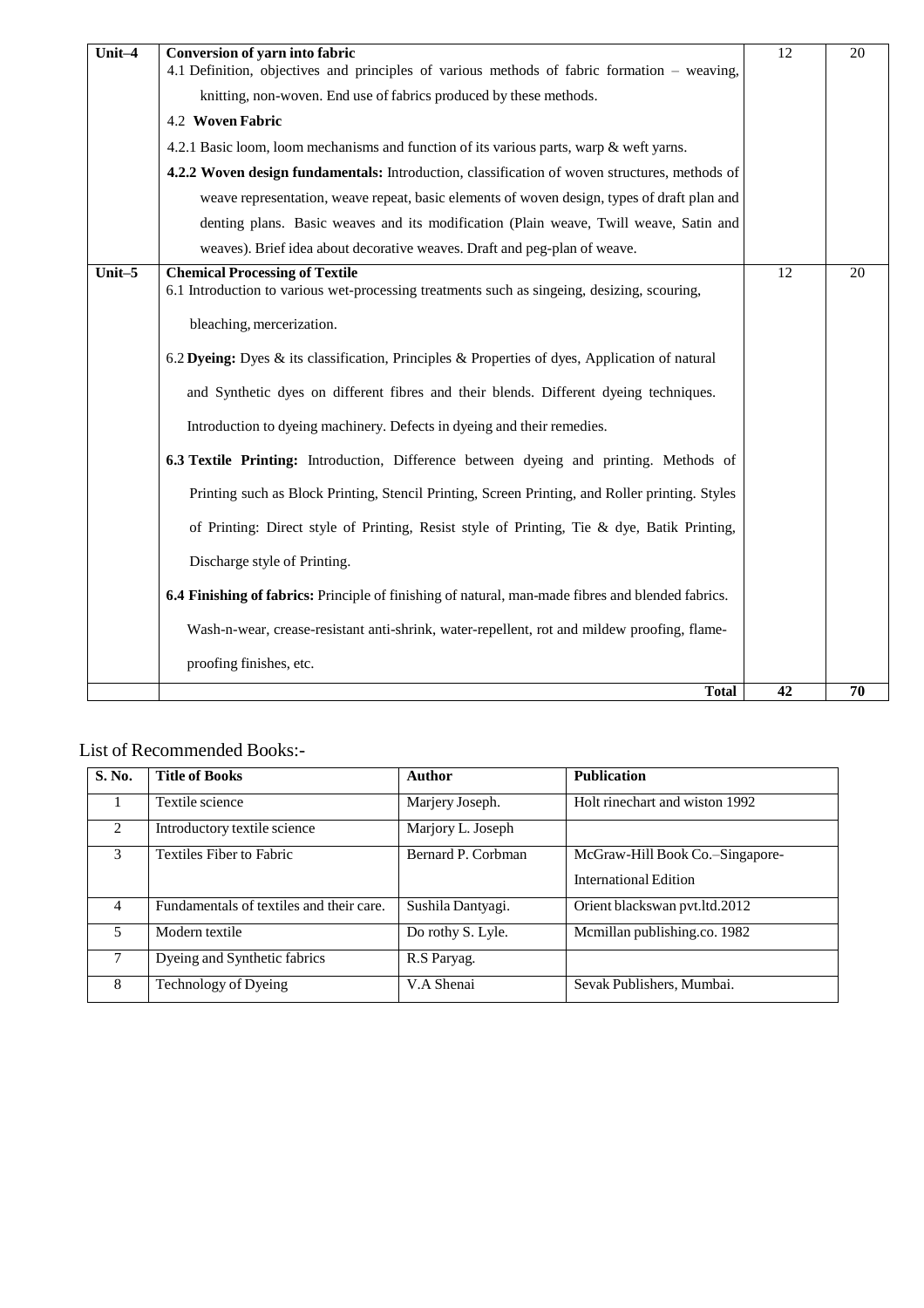## **VISUALIZATION & REPRESENTATION**

| <b>Subject Code</b> | Theory                  |  |     | No of Period in one session : 42 |  |     | <b>Tredits</b> |
|---------------------|-------------------------|--|-----|----------------------------------|--|-----|----------------|
| 2042304             | No. of Periods Per Week |  |     | <b>Full Marks</b>                |  | 100 |                |
|                     |                         |  | P/S | ESE                              |  | 70  |                |
|                     | 0 <sup>3</sup>          |  |     |                                  |  | 10  | 03             |
|                     |                         |  |     | $\alpha$                         |  | 20  |                |

**Rationale:** This course is designed to develop artistic aptitude in students in order to sustain in the field of garment/fashion design. It helps in developing the basic foundation that are essential for costume design and garment making.

**Objectives:** The students will be able to:

- 1. Understand & develop different elements of art.
- 2. Apply elements and principles of design for structural and applied design.
- 3. Learn different colour harmonies & use the colours as per the need of designing.

#### **CONTENTS:THEORY**

|        | Name of the Topic                                                                                                                                                                                     | <b>Hrs</b>      | <b>Marks</b> |  |  |  |
|--------|-------------------------------------------------------------------------------------------------------------------------------------------------------------------------------------------------------|-----------------|--------------|--|--|--|
|        | <b>Introduction</b>                                                                                                                                                                                   | 05              | 10           |  |  |  |
| Unit-1 | 1.1 Drawing tools & material, Sketching tools and material.                                                                                                                                           |                 |              |  |  |  |
|        | 1.2 Elements of Costume: 1. Necklines & Collars, 2 Sleeves & Cuffs, 3 Skirts & Pockets.                                                                                                               |                 |              |  |  |  |
|        | 1.3 Silhouette: Concept, Definition, Types of silhouette with their features.                                                                                                                         |                 |              |  |  |  |
| Unit-2 | Element of Art & design.<br>2.1 Line: Concept, definition, Types of lines, Line movements, Aspects of line, its physical and                                                                          | $\overline{14}$ | 20           |  |  |  |
|        | psychological effects on human figure. (Horizontal, Vertical, Diagonal, Curve, Zigzag)                                                                                                                |                 |              |  |  |  |
|        | 2.2 Space: Definition, Cues influencing perception of shape and space, physical and                                                                                                                   |                 |              |  |  |  |
|        | psychological effect of space.                                                                                                                                                                        |                 |              |  |  |  |
|        | 2.3 Shape and form: Definition, different types, Attributes of shape and form.<br>2.4 Texture: Definition and concept of texture, Types of textures, Psychological and physical<br>effect of Texture. |                 |              |  |  |  |
|        |                                                                                                                                                                                                       |                 |              |  |  |  |
|        |                                                                                                                                                                                                       |                 |              |  |  |  |
|        | 2.5 Colour: Concept, definition, psychological and physical effects of colour, Primary,                                                                                                               |                 |              |  |  |  |
|        | secondary and tertiary colour, neutral colour. Dimension of colour (Hue, Value &                                                                                                                      |                 |              |  |  |  |
|        | Intensity), Colour wheel, Selecting colours, Using of colours, Colour schemes, Qualities of                                                                                                           |                 |              |  |  |  |
|        | colour.                                                                                                                                                                                               |                 |              |  |  |  |
| Unit-3 | Principles of Art & design.<br>3.2 Harmony (Unity)—Definition, concept, effects (physical & psychological).                                                                                           | 14              | 25           |  |  |  |
|        | 3.3 Balance - Definition, concept, types of balance, physical & psychological effects of balance.                                                                                                     |                 |              |  |  |  |
|        | 3.4 Emphasis - Definition, concept, physical & Psychological effects of emphasis.                                                                                                                     |                 |              |  |  |  |
|        | 3.5 Proportion (Scale)- Definition, concept, physical & psychological effects of proportion.                                                                                                          |                 |              |  |  |  |
|        | 3.6 Repetition-Definition and physical & psychological effects of repetition.                                                                                                                         |                 |              |  |  |  |
|        | 3.7 Parallelism-Definition and effects of parallelism.                                                                                                                                                |                 |              |  |  |  |
|        | 3.8 Sequence- Definition and effects of Sequence.                                                                                                                                                     |                 |              |  |  |  |
|        | 3.9 Alternation-Definition and effects of Alternation.                                                                                                                                                |                 |              |  |  |  |
|        | 3.10 Gradation- Definition and effects of Gradation.                                                                                                                                                  |                 |              |  |  |  |
|        | 3.11 Transition-Definition and effects of Transition.                                                                                                                                                 |                 |              |  |  |  |
|        | 3.12 Radiation - Definition and effects of Radiation.                                                                                                                                                 |                 |              |  |  |  |
|        | Definition and effects of Rhythm.<br>3.13Rhythm-                                                                                                                                                      |                 |              |  |  |  |
|        | 3.14Concentricity-Definition and effects of Concentricity.                                                                                                                                            |                 |              |  |  |  |
|        | 3.15 Contrast - Definition and effects of Contrast.                                                                                                                                                   |                 |              |  |  |  |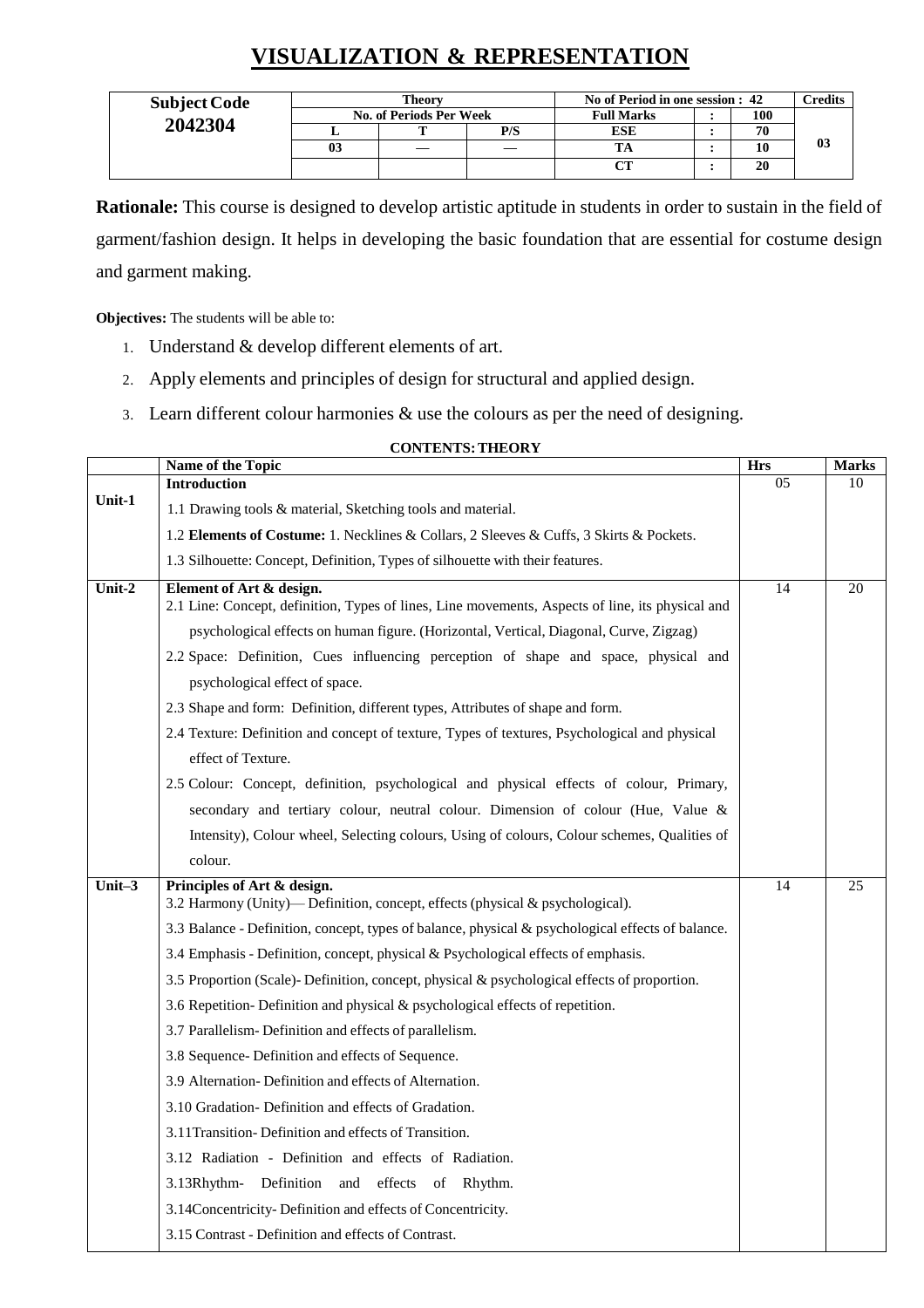| Unit-4 | <b>Elements of Colour</b>                                                                   | 05 | 10 |
|--------|---------------------------------------------------------------------------------------------|----|----|
|        | 3.1 Introduction, Fundamental basis of colour, Theories of colour (Light theory and Pigment |    |    |
|        | theory of colour), Visual effects of various colours.                                       |    |    |
|        | 3.2 Modification of colours - concept, need & requirements.                                 |    |    |
|        | 3.3 Colour Contrast and Colour Harmony – Concept, Need & Requirements, and Different        |    |    |
|        | types.                                                                                      |    |    |
|        | <b>Total</b>                                                                                | 42 | 70 |

### **List of Recommended Books**

| <b>S. No.</b>  | <b>Title of Books</b>               | <b>Author</b>         | <b>Publication</b>            |
|----------------|-------------------------------------|-----------------------|-------------------------------|
|                | Visual design in dress              | Marian L Devis.       | Prentice-hall, Inc.           |
| 2              | Individuality in clothing selection | Mary Kefgan           | M/c Milan                     |
| 3              | Colour and line in dress            | Hemstead              | <b>Lawrance Prantice Hall</b> |
| $\overline{4}$ | Fashion design illustration-Men     | Pattrick John Ircland | B.T. Batsford Ltd. London     |
| 5              | M/c calls' Sewing in colour         | Hamlyn                | Hamlyn                        |
| ⇁              | How you look and dress?             | <b>Byrta Carson</b>   | Mc graw hill book co.1949     |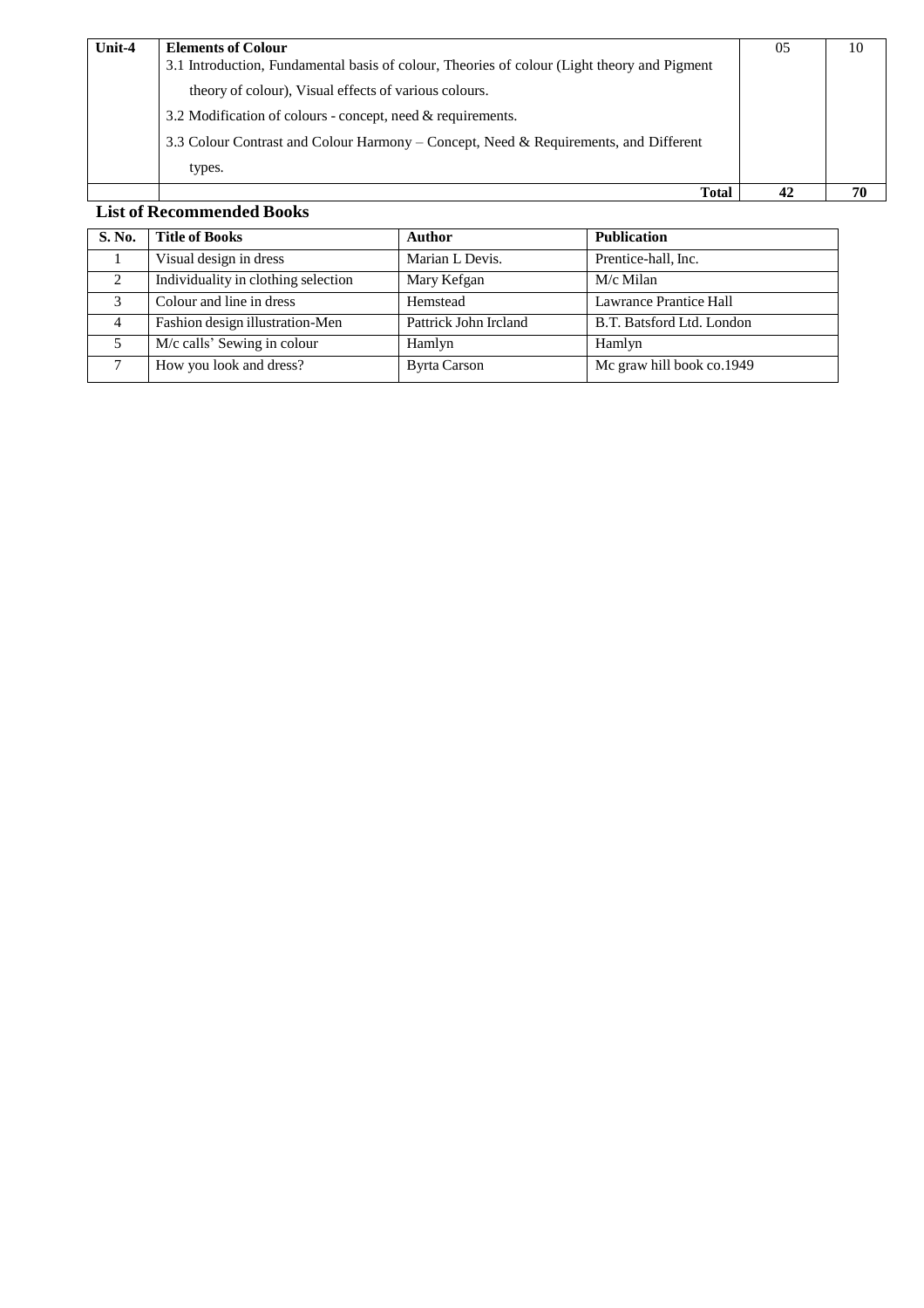## **CLOTHING CONSTRUCTION**

| <b>Subject Code</b> |    | Theory                         | No of Period in one session: 42 |                   |  | Credits |    |
|---------------------|----|--------------------------------|---------------------------------|-------------------|--|---------|----|
| 2042305             |    | <b>No. of Periods Per Week</b> |                                 | <b>Full Marks</b> |  | 100     |    |
|                     |    |                                | P/S                             | <b>ESE</b>        |  | 70      |    |
|                     | 03 |                                |                                 |                   |  | 10      | 03 |
|                     |    |                                |                                 | CТ                |  | 20      |    |

**RATIONALE:** There are various types of garments available in the market. Students should know the construction of these garments in a systematic way. This course will provide sound foundation for garment manufacturing techniques and is designed to develop skills in students related to body measurements using appropriate tools, sewing by non-automatic machine, application of appropriate constructional stitches, and preparation of fabric for clothing construction.

**Objectives:** The students will be able to:

**i. Prepare the garment as per measurement using appropriate tool, machine and technique.**

#### **CONTENTS:THEORY**

| <b>UNIT</b> | Name of the Topic                                                                                                                             | <b>Hrs</b> | <b>Marks</b> |
|-------------|-----------------------------------------------------------------------------------------------------------------------------------------------|------------|--------------|
| $Unit-1$    | Non-Automatic tools for garment manufacturing<br>1.1 Measuring Tools: Function, use and care of the following tools: Measuring tape, Tailor's | 07         | 10           |
|             | square, Right angled triangle, Calculator, French curve Set, Set square, Curve Rules.                                                         |            |              |
|             | 1.2 Marking tools: Function, use and care of the following tools: Paper, Pencil, Fiber pens,                                                  |            |              |
|             | Rubber, Compass, Tracing wheel, Pins, Tailor's chalk, Pattern notcher, Pattern punch, Pattern                                                 |            |              |
|             | books, Pattern weights, Model stands.                                                                                                         |            |              |
|             | 1.3 Cutting tools: Function, use and care of the following tools: Small shears, Big shears, Cutters,<br>Pinking shears, Stitch opener.        |            |              |
|             | <b>1.4 Sewing tools:</b> Function, use and care of the following tools: Bobbin & Bobbin case, Machine                                         |            |              |
|             | sewing needles, Hand sewing needles.                                                                                                          |            |              |
|             | 1.5 Miscellaneous tools: Function, use and care of the following: Thimble, Pin cushions, Thread,                                              |            |              |
|             | Ironing board, Iron, Bobbin winder.                                                                                                           |            |              |
| Unit $-2$   | <b>Sewing Machine</b><br>3.1 History of sewing machine                                                                                        | 08         | 12           |
|             | 3.2 Types of sewing machine                                                                                                                   |            |              |
|             | 3.3 Parts and functions of sewing machine                                                                                                     |            |              |
|             | 3.4 Operation of sewing machine                                                                                                               |            |              |
|             | 3.5 Care & maintenance of sewing machine                                                                                                      |            |              |
|             | 3.6 Problems of stitch formation, problems of pucker and problems of damage to the fabric along                                               |            |              |
|             | the stitch line.                                                                                                                              |            |              |
|             | 3.7 Sewing area.                                                                                                                              |            |              |
| Unit-3      | <b>Body Measurement</b><br>4.1 Knowledge of various landmarks on the body, required for making garments.                                      | 04         | 07           |
|             | 4.2 Techniques of taking body measurements.                                                                                                   |            |              |
|             | 4.2.1 Directly from the body. (Vertical & Horizontal)                                                                                         |            |              |
|             | 4.2.2 Indirectly form the readymade garments.                                                                                                 |            |              |
|             | 4.2.3 From standard size charts.                                                                                                              |            |              |
|             | 4.2.4 Technique of calculating all the measurements from chest measurement.                                                                   |            |              |
| Unit-4      | Fabric<br>5.1 Fabric widths,                                                                                                                  | 04         | 05           |
|             | 5.2 Grain lines                                                                                                                               |            |              |
|             | 5.3 Preparation of fabric for clothing construction: Straightening, Tearing, Shrinking.                                                       |            |              |
|             | 5.4 Different types of fabrics and its application in clothing.                                                                               |            |              |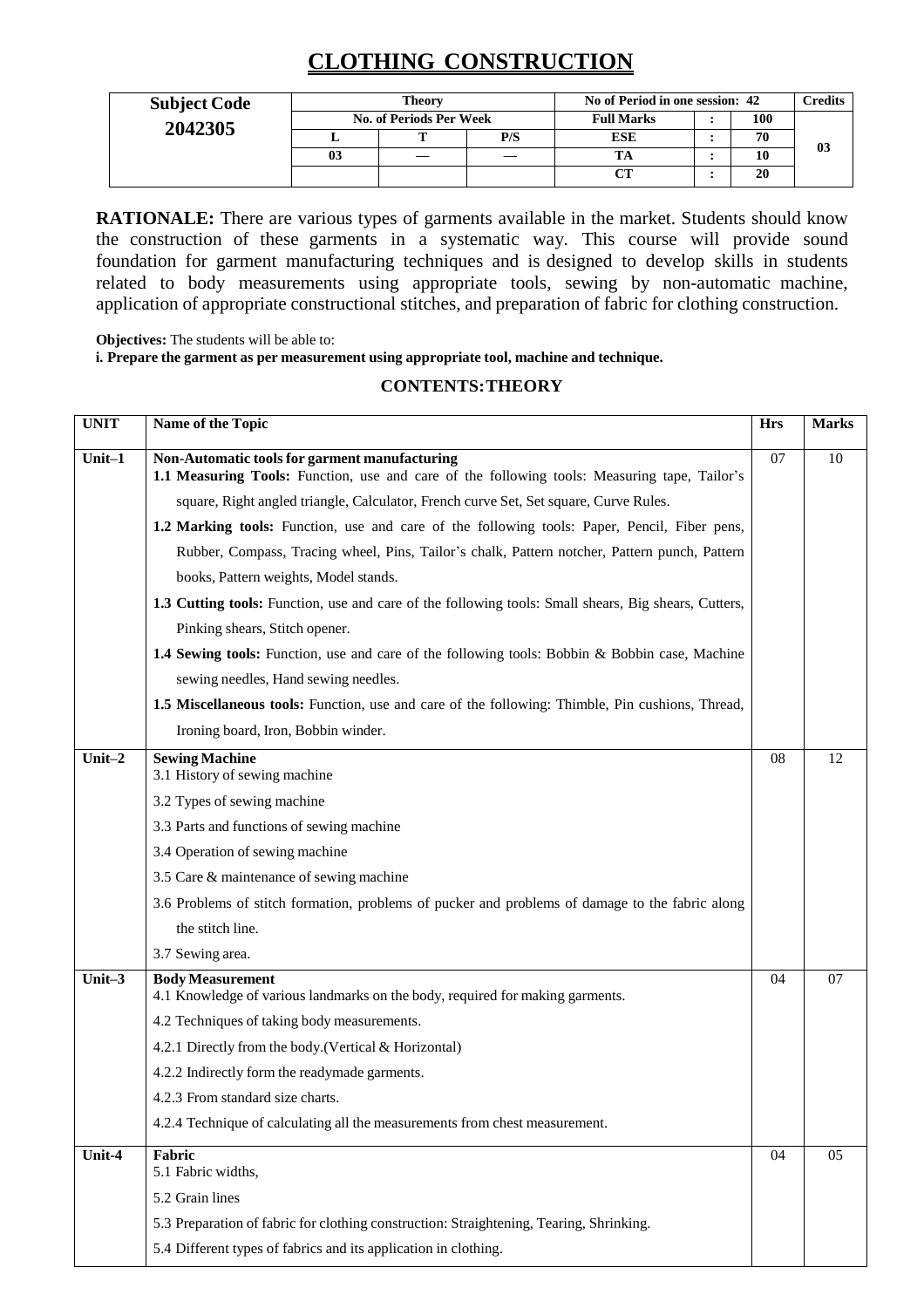| Unit-5 | <b>Clothing Construction</b><br><b>6.1 Hand stitches</b>                                                                                                         | 07 | 14 |
|--------|------------------------------------------------------------------------------------------------------------------------------------------------------------------|----|----|
|        | 6.1.1 Basting: Even basting, Uneven basting.                                                                                                                     |    |    |
|        | 6.1.2 Running stitch                                                                                                                                             |    |    |
|        | 6.1.3 Different types of hemming stitches: Blind hemming stitch, Simple hemming stitch.                                                                          |    |    |
|        | <b>6.2 Machine stitches:</b>                                                                                                                                     |    |    |
|        | 6.2.1 Plain Seam, Curved Seam, Cornered, To join an inward corner, Trimming, To trim corner,                                                                     |    |    |
|        | Clipping, Hand overcast, Zigzagged, Bias bound, Net bound, French seam, Flat felled seam,                                                                        |    |    |
|        | Self-bound seam, Corded seams, Lapped seams, Fagotted seam, Double top stitched seam,                                                                            |    |    |
|        | Welt seam, Tuck seam, Slot seam.                                                                                                                                 |    |    |
|        | 6.2.2 Seaming special fabrics (Velvet, Net, Georgette).                                                                                                          |    |    |
|        | 6.2.3 Fullness techniques: Darts, Tucks, Pleats, Gathering, Shirring, Smocking, Ruffles.                                                                         |    |    |
| Unit-6 | <b>Fullness techniques</b><br>8.1 Definition of fullness<br>8.2 Techniques of controlling fullness through different varieties of darts, tucks, pleats, gathers, | 03 | 05 |
|        | shearing, smocking and ruffles.                                                                                                                                  |    |    |
| Unit-7 | Use of components                                                                                                                                                | 01 | 05 |
|        | 9.1 Knowledge of various components such as lace, braid, elastic, hook and loop fastening, Velcro,                                                               |    |    |
|        | seam binding and tape, eyelets, zip fasteners, buttons, tack buttons, snap fasteners and rivets.                                                                 |    |    |
|        | <b>Total</b>                                                                                                                                                     | 42 | 70 |

### **List of Recommended Books**

 $\mathbb{R}^n$ 

| S. No.         | <b>Title of Books</b>                  | <b>Author</b>                  | <b>Publication</b>               |
|----------------|----------------------------------------|--------------------------------|----------------------------------|
|                | Macall's sewing in colour              | Hamlyn                         | Hamlyn                           |
| $\mathfrak{D}$ | Singer sewing Book                     | Glady Cunning                  | Golden Pr                        |
| 3              | Complete guide to sewing               |                                | Reader digest                    |
| 4              | Clothing construction                  | Evelyn A. Mansfield            | Houghton miffin 1953             |
| 5              | The technology of clothing manufacture | Harold Carr and Barbara Latham | John Wiley $&$ sons. 1994        |
| 6              | The Art of Sewing                      | Thomas (anna jacob)            | UBS Publication distributer Ltd. |
| 7              | Home dress making                      | Isabel Sutherland Ed           | Pan Craft Book                   |

ヿ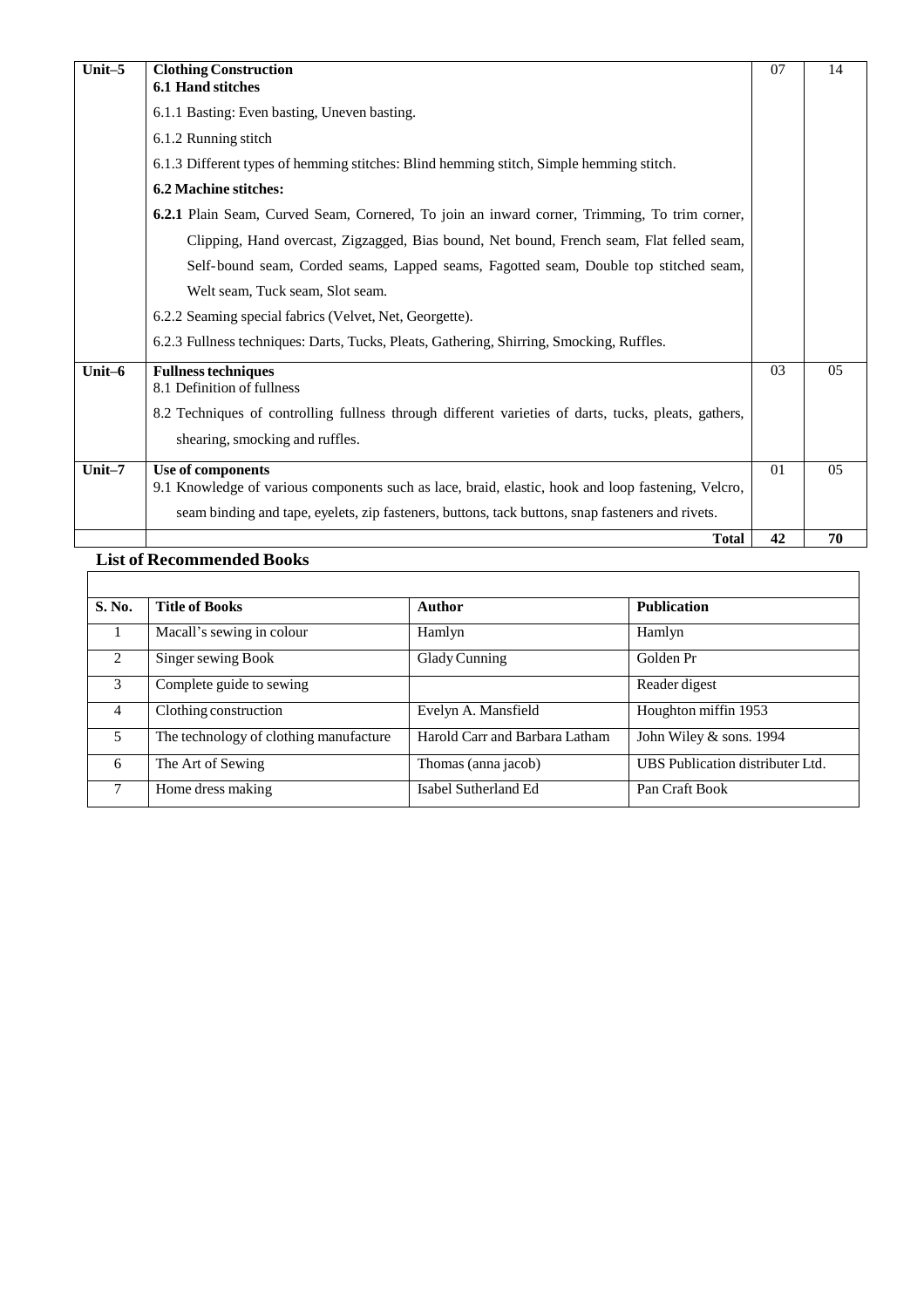## **SOFTWARE SKILLS LAB**

| <b>Subject Code</b> |                                | <b>Practical</b> |  |                   |                 |    | <b>Credits</b> |    |
|---------------------|--------------------------------|------------------|--|-------------------|-----------------|----|----------------|----|
| 2042306             | <b>No. of Periods Per Week</b> |                  |  | <b>Full Marks</b> |                 | 50 |                |    |
|                     |                                |                  |  | P/S               | <b>ESE</b>      |    | 50             |    |
|                     |                                |                  |  | 06                | <b>Internal</b> |    | 15             | 03 |
|                     |                                |                  |  |                   | <b>External</b> |    | 35             |    |

**Rationale:** Computers play a vital role in present day life, more so, in the professional life of any student. In order to enable the students to use the computers effectively in Design software's, this course offers the modern-day skills along with graphics application in design.

**Objective**: The objectives of this course are to make the students enable to:

- Effectively learn how to use Photoshop, Corel Draw and Illustrator for editing skills
- Use the various toolboxes and color changing techniques.
- Photo editing skills

#### **Eight experiments to be performed in the laboratory:**

#### **Contents : Practical**

| List of Experiment: - |                    | <b>Hrs</b> | <b>Marks</b> |
|-----------------------|--------------------|------------|--------------|
| Unit-1                | Photoshop          |            |              |
| Unit-2                | Corel draw.        |            |              |
| Unit-3                | Adobe Illustrator. |            |              |
|                       | <b>Total</b>       |            |              |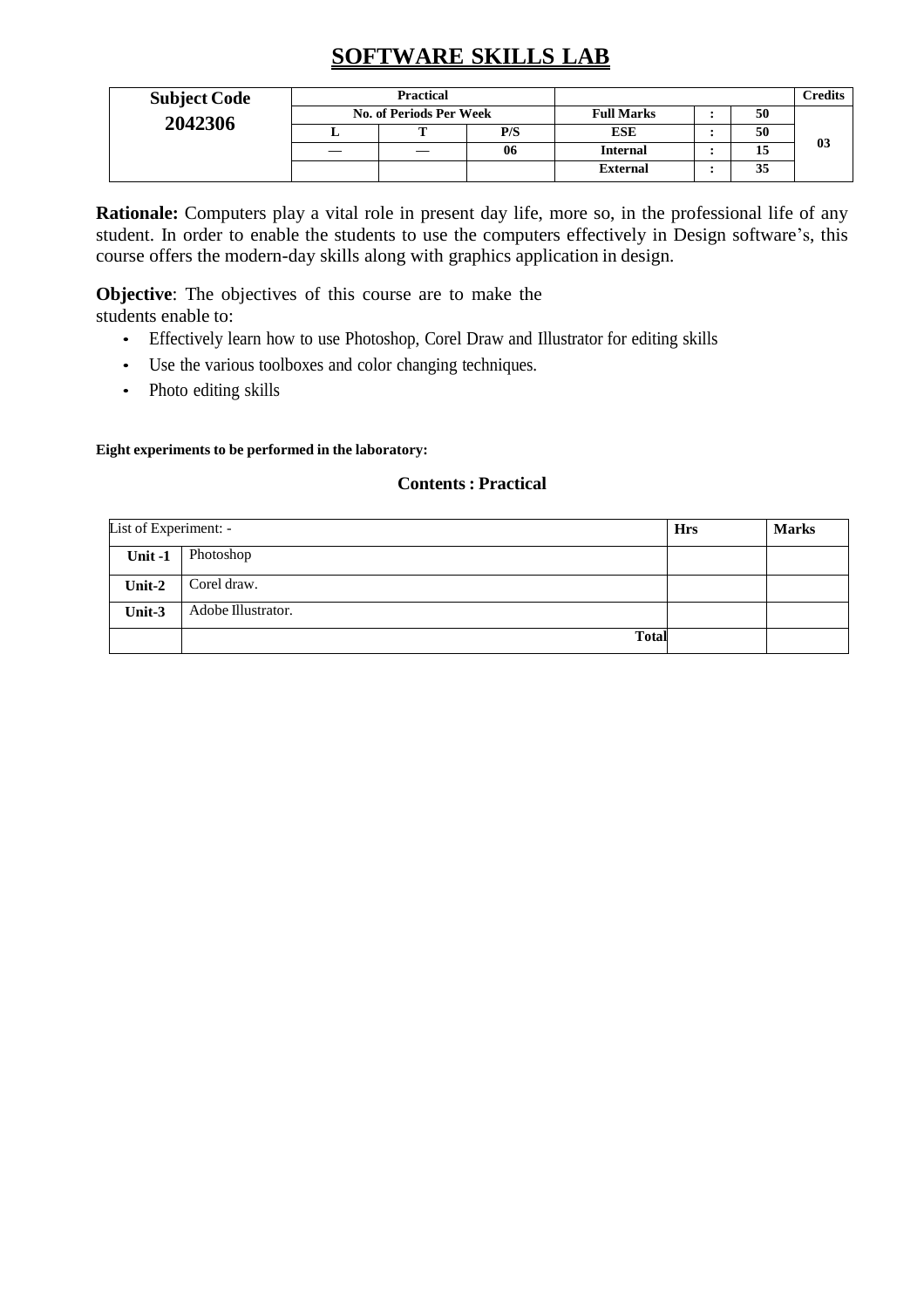## **VISUALIZATION & REPRESENTATION LAB**

| <b>Subject Code</b> | Practical<br>No. of Periods Per Week |  |     | No of Period in one session: 60 |  |    | Credits |
|---------------------|--------------------------------------|--|-----|---------------------------------|--|----|---------|
| 2042307             |                                      |  |     | <b>Full Marks</b>               |  | 50 |         |
|                     |                                      |  | P/S | ESE                             |  | 50 |         |
|                     |                                      |  | 04  | <b>Internal</b>                 |  |    | 02      |
|                     |                                      |  |     | <b>External</b>                 |  | 35 |         |

### **CONTENTS: PRACTICAL**

|           | <b>List of Experiment</b>                                                                         | <b>Hrs</b> | Marks |
|-----------|---------------------------------------------------------------------------------------------------|------------|-------|
| Unit-1    | Prepare given types of drawing by hand                                                            | 04         |       |
|           | 1.1 Nature drawing. 1.2 Object drawing. 1.3 Free hand drawing. 1.4 Memory drawing.                |            |       |
| Unit-2    | Calligraphy writing by hand (All alphabet).                                                       | 12         |       |
|           | 2.1 Gothic letters.                                                                               |            |       |
| Unit- $3$ | Effect of different types of line. (Types as per the theory portion.)                             |            |       |
| Unit-4    | Shape.                                                                                            | 12         |       |
|           | 4.1 Prepare the sheet showing following equal sided flat shapes by hand                           |            |       |
|           | 4.1.1 Square, Circle, Equilateral Triangle, Pentagon, Hexagon, Octagon.                           |            |       |
|           | 4.2 Prepare the sheet showing following Unequal sided flat shapes manually                        |            |       |
|           | 4.2.1 Rectangle, Parallelogram, Heart, Diamond, Teardrop, Marquis, Ogive, Star, Paisley, Club,    |            |       |
|           | Spade, Pear, Kidney.                                                                              |            |       |
| Unit-5    | Preparation of the sheets showing shapes that fit snugly together $(6.1 \text{ to } 6.6)$ and the | 02         |       |
|           | shapes that don't fit together but create other shapes between them (6.7 to 6.10) (Do it          |            |       |
|           | by hand)                                                                                          |            |       |
|           | 5.1 Squares, Hexagon, Ogives, Diamonds, Triangles, Paisleys in to the circle, Octagon, Star,      |            |       |
|           | Circle, Square & Rectangle, Squares                                                               |            |       |
| Unit-6    | Form. (Do it by hand)                                                                             | 05         |       |
|           | 6.1 Preparation of sheet showing Equal sided three-dimensional form                               |            |       |
|           | 6.1.1 Sphere, Cube                                                                                |            |       |
|           | 6.2 Preparation of the sheet showing Unequal sided three-dimensional forms.                       |            |       |
|           | 6.1.1 Cylinder, Cone, Pyramid, Box, Bell, Dome, Ovoid, Barrel, Hourglass, Trumpet.                |            |       |
| Unit-7    | Preparation of sheet showing following Textures. (Any medium)                                     | 02         |       |
|           | 7.1 Rough texture, 7.2 Smooth texture, 7.3 Transparent                                            |            |       |
| Unit-8    | <b>Principles of design</b>                                                                       | 11         |       |
|           | 8.1 Preparation of sheet showing the effect of Balance in following areas manually.               |            |       |
|           | 8.1.1 Balance in line path, space, space & shape, value, texture, pattern.                        |            |       |
|           | 8.2 Preparation of the sheet showing Emphasis in relation to the elements of design               |            |       |
|           | manually.                                                                                         |            |       |
|           | 8.2.1 Emphasis of line thickness, shape, form, space, light, texture, pattern.                    |            |       |
|           | 8.3 Preparation of sheets showing Rhythm and its relationship with elements of design             |            |       |
|           | manually.                                                                                         |            |       |
|           | 8.3.1 Rhythm in line - Wavy, Zigzag, Single, Swirled, Jagged.                                     |            |       |
|           | 8.3.2 Rhythm in shape - Saw tooth, Diamond, Undulating.                                           |            |       |
|           | 8.3.3 Rhythm in pattern                                                                           |            |       |
|           | 8.4 Preparation of sheets showing the effect of radiation in relation to elements of design       |            |       |
|           | manually.                                                                                         |            |       |
|           | 8.4.1 Radiation in line & space, shape & space, Pattern, Radiation from an axis.                  |            |       |
|           | 8.5 Preparation of sheets showing the effect of Transition in relation to elements of design      |            |       |
|           | manually.                                                                                         |            |       |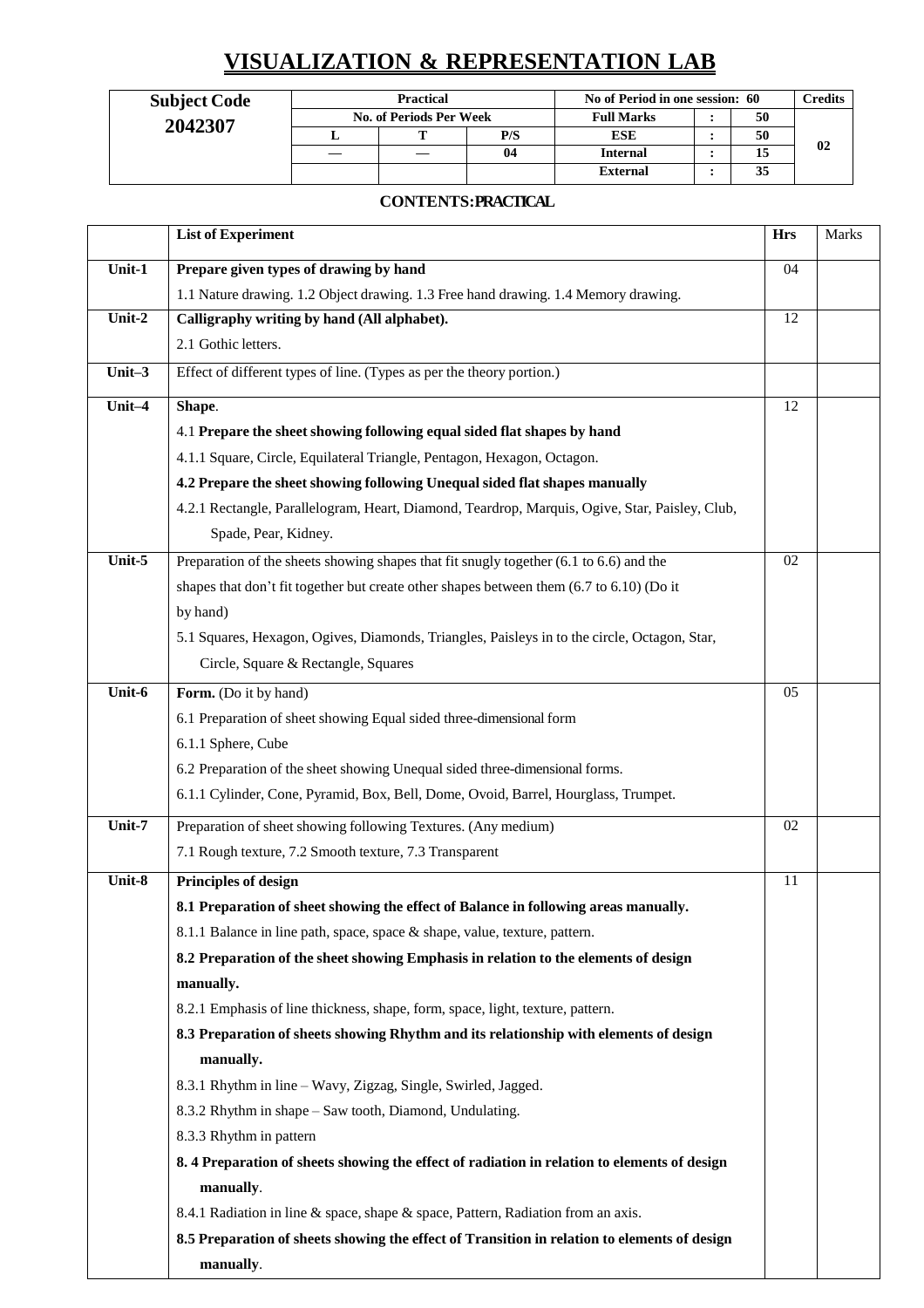| Unit-9  | Reducing and Enlargement of design.                                        | 03 |  |
|---------|----------------------------------------------------------------------------|----|--|
| Unit-10 | To prepare Structural and Applied design on sheet by hand.                 | 03 |  |
| Unit-11 | Colour.                                                                    | 06 |  |
|         | 11.1 Preparation of sheet showing colour wheel.                            |    |  |
|         | 11.2 Preparation of sheet showing tints and shades.                        |    |  |
|         | 11.3 Preparation of sheet showing colour schemes with reference to theory. |    |  |
|         | <b>Total</b>                                                               | 60 |  |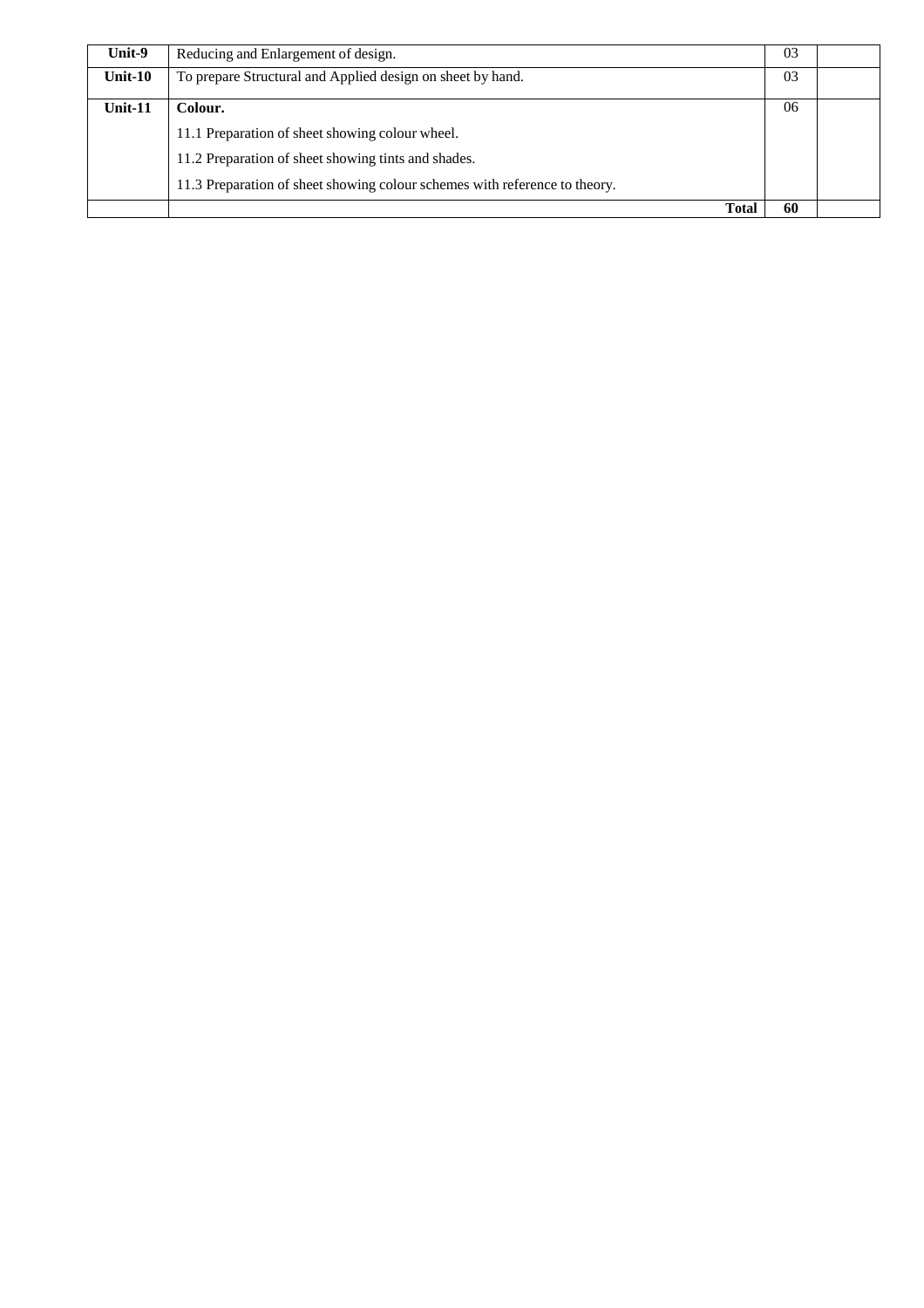# **CLOTHING CONSTRUCTION LAB –I**

| <b>Subject Code</b> | <b>Practical</b><br>No. of Periods Per Week |  |     | No of Period in one session: |  |    | Credits |
|---------------------|---------------------------------------------|--|-----|------------------------------|--|----|---------|
| 2042308             |                                             |  |     | <b>Full Marks</b>            |  | 50 |         |
|                     |                                             |  | P/S | ESE                          |  | 50 |         |
|                     |                                             |  | 02  | <b>Internal</b>              |  | 15 | 01      |
|                     |                                             |  |     | <b>External</b>              |  | 35 |         |

### **CONTENTS : PRACTICAL**

|           | <b>List of Experiment</b>                                                                                                                                                                           | <b>Hrs</b> | <b>Marks</b> |
|-----------|-----------------------------------------------------------------------------------------------------------------------------------------------------------------------------------------------------|------------|--------------|
| Unit-1    | Prepare a labeled outline diagram of sewing machine.                                                                                                                                                |            |              |
| Unit- $2$ | Take body measurement of another person and note it in the file.                                                                                                                                    |            |              |
| Unit $-3$ | Prepare sample of hand stitches (covered in theory) on given fabric.                                                                                                                                |            |              |
|           | Prepare samples of machine stitches (covered in theory) on given fabric.                                                                                                                            |            |              |
| Unit-4    | Prepare samples of neck line finishing using piping and shape facing (any three)                                                                                                                    |            |              |
|           | To make samples of pockets (Patch, side and cut)                                                                                                                                                    |            |              |
| Unit-5    | Prepare samples of fullness technique (Simple dart, fish dart, vertical tuck, horizontal tuck,<br>knife pleat, box pleat, inverted box pleat, gathering by hand and machine, smocking, and ruffles) |            |              |
| Unit-6    | Fix components such as zip, button and button hole, hook and eye and Velcro as directed on<br>given garment                                                                                         |            |              |
|           | <b>Total</b>                                                                                                                                                                                        |            |              |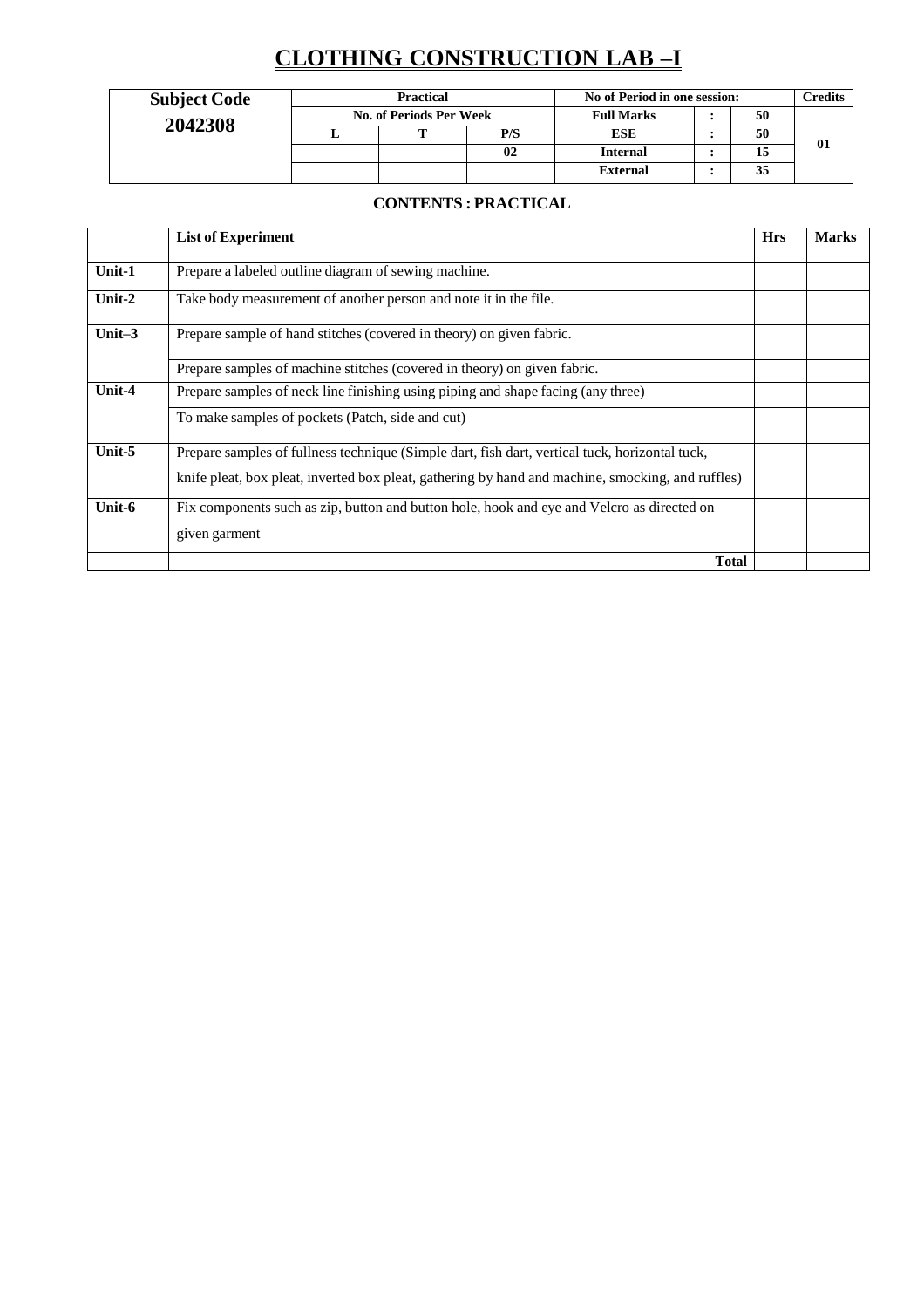## **DESIGN CONCEPTS & DETAILS -TW**

| <b>Subject Code</b> | Term Work<br>No. of Periods Per Week |  |     | No of Period in one session: 60 |  |    | <b>Credits</b> |
|---------------------|--------------------------------------|--|-----|---------------------------------|--|----|----------------|
| 2042309             |                                      |  |     | <b>Full Marks</b>               |  | 75 |                |
|                     |                                      |  | P/S | <b>Internal</b>                 |  | 23 | 02             |
|                     |                                      |  | 04  | External                        |  | 34 |                |

**RATIONALE:** This course will provide hands on experiences to students specifically related to design concepts associated with Clothing construction, Art and design and Textile science. The content covered in the courses of Clothing construction, Art and design and Textile science help the students in carrying out the design aspects through illustration. Students will be able to learn through this course about structural designs, applied design and the drape of the fabric.

Objectives: The students will be able to:

i. Illustrate different types of design effects required for costume design and dress making by drawing and sketching.

#### **CONTENTS : TERM WORK**

| <b>List of Term Work</b> |                                                                                                       | <b>Hrs</b> | <b>Marks</b> |
|--------------------------|-------------------------------------------------------------------------------------------------------|------------|--------------|
| Unit-1                   | 1.1 Draw different types of darts.                                                                    | 04         |              |
|                          | 1.2 Draw different types of tuck.                                                                     | 04         |              |
|                          | 1.3 Draw different types of pleats: Accordion or Crystal, Knife pleats, Box pleats, Inverted box      | 04         |              |
|                          | pleats.                                                                                               |            |              |
|                          | 1.4 Draw different types of Ruffles: Circular ruffles, Straight ruffles                               | 04         |              |
|                          | 1.5 Draw different types of Trimmings                                                                 | 10         |              |
|                          | Top stitching, Tucking, Fagotting, Insertion, Shirring, Braiding, Cording, Rick-rack, Bias binding,   |            |              |
|                          | Quilting, Smocking, Ribbon, Laces, Edging, Eyelet, Plaiting.                                          |            |              |
| Unit-2                   | 2.1 Draw different types of buttons, Placket's openings.                                              | 0.5        |              |
| Unit-3                   | 3.1 Sketching Stripes, Checks or Plaids.                                                              | 02         |              |
|                          | 3.2 Draw following Fabric falls and drapes                                                            | 04         |              |
|                          | Crape, Soft and Sheer, Lace, Tulle and net, Organdies, Satin, Velvet, Taffeta.                        |            |              |
|                          | 3.3 Draw following Textures and Patterns: Diagonal, Herringbone, Basket weave, Glen plaids,           | 04         |              |
|                          | Corduroy.                                                                                             |            |              |
| Unit-4                   | 4.1 different types of motifs. (5 Motifs each)                                                        | 15         |              |
|                          | 4.2 Natural Floral motifs Animal motifs Geometric Design Abstract Design Man-made motifs              |            |              |
|                          | Decorative motifs Design Polka dot Design                                                             |            |              |
| Unit-5                   | 5.1 Sketch only outline of different types of faces such as round, oval, triangular, square and basic | 04         |              |
|                          | drawing of hand with fingers.                                                                         |            |              |
|                          | <b>Total-</b>                                                                                         | 60         |              |